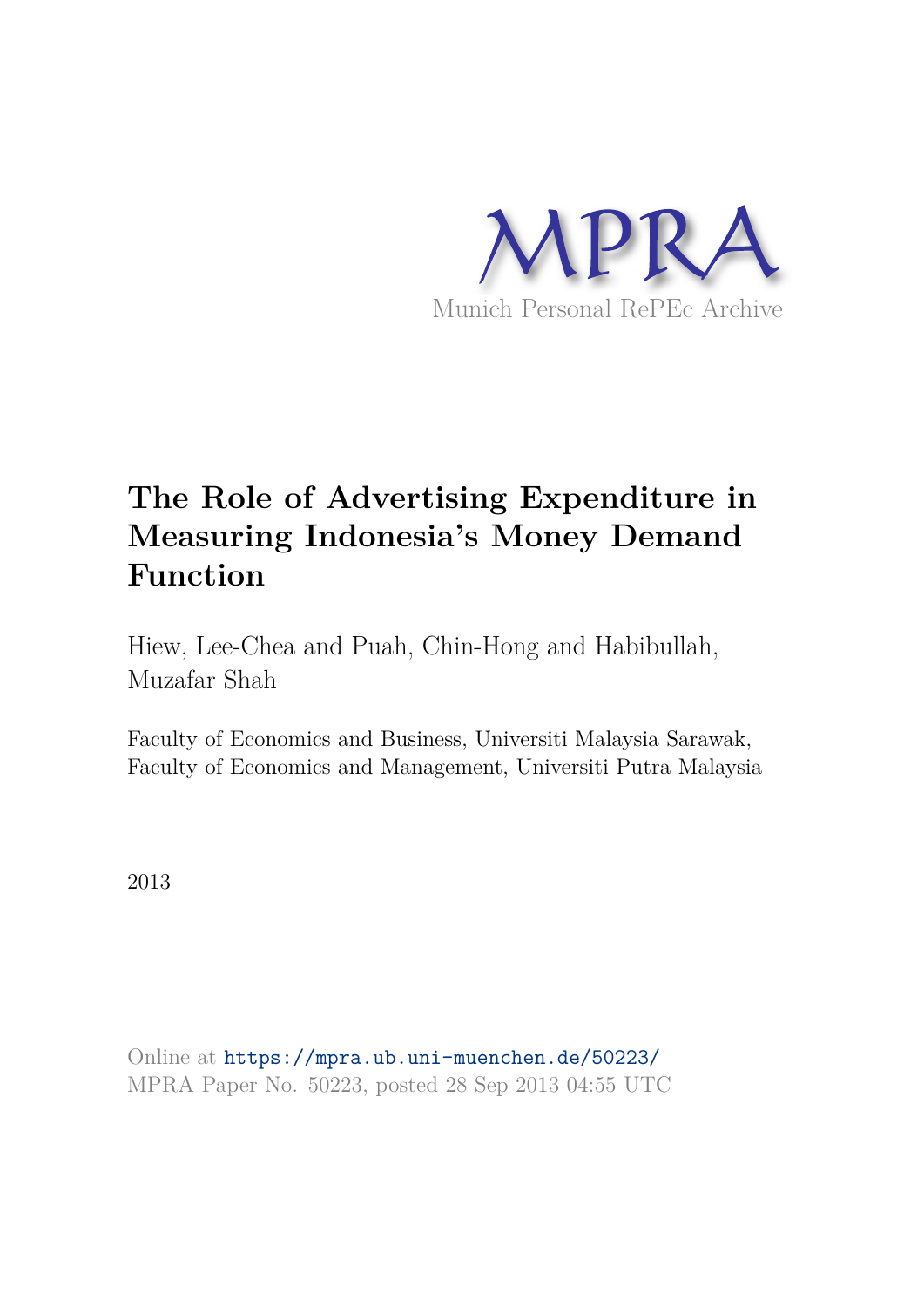# **The Role of Advertising Expenditure in Measuring Indonesia's Money Demand Function**

Lee-Chea Hiew, Faculty of Economics and Business, Universiti Malaysia Sarawak

Chin-Hong Puah , Faculty of Economics and Business, Universiti Malaysia Sarawak Muzafar Shah Habibullah, Faculty of Economics and Management, Universiti Putra Malaysia

#### **ABSTRACT**

Using the consumer theory approach as suggested by Habibullah (2009), this study aims to shed new light on monetary authority by incorporating advertising expenditure, a variable that has been neglected in the past, into study of the money demand function in Indonesia. In addition, different measurements of monetary aggregates (simple-sum and Divisia money) have been used in the estimation to provide better insight into the selection of a suitable monetary policy variable for the case of Indonesia. Empirical findings from the error-correction model (ECM) indicate that the advertising expenditure variable has a significant impact on the demand for money. Furthermore, as compared to simple-sum money, the model that used Divisia monetary aggregates rendered more plausible estimation results in the estimation of money demand function.

**Keywords:** Advertising Expenditure, Divisia Money, Money Demand

Corresponding Author: Department of Economics, Faculty of Economics and Business, Universiti Malaysia Sarawak. Email: chpuah@feb.unimas.my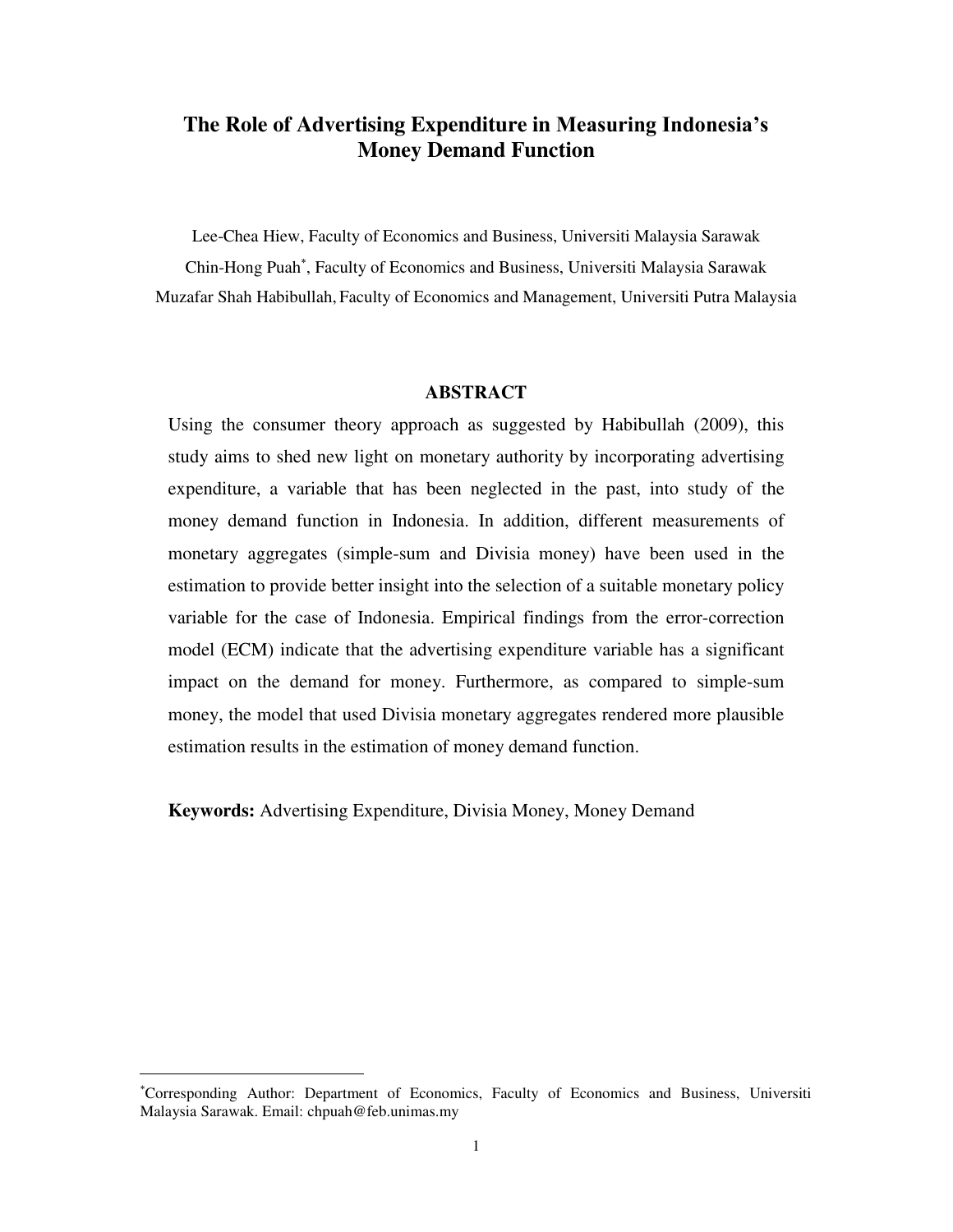## **INTRODUCTION**

Over the centuries, numerous crises have shaken the world's economies and financial systems, including those of Indonesia. Compared with neighboring countries that have also endured crises, the recovery evolution in Indonesia has been slightly sluggish. A famous economist, Benjamin Higgins, depicted Indonesia as "the number one failure among the major undeveloped countries". To escape from the journey of crisis, economic reforms connected to economic policy as well as political stability are important. Moreover, the revolution from economic crisis to economic reform required the injection of money into all economic activities. Indisputably, the sustainability and development of a nation's economy will be dampened without a sufficient money supply. In contrast, overabundance of money supply will create inflationary pressure whereby it possibly will undervalue the value of money. Therefore, central banks need to know the amount of money demanded by the economy before making any decision on how much of the money supply it will channel into the market. As stated by Puah *et al*. (2010), changes in money supply will impinge on liquidity in the market. Thus, a well-balanced amount of money in a nation is critical to ensuring market liquidity and it may perhaps stimulate economic growth. However, it is imperative to highlight that the rapid financial reforms influenced the stability of the money demand function.

# *An Overview of Monetary Policy in Indonesia*

In the past three decades, the major focus of monetary policy instruments in Indonesia has been inflation targeting, exchange rate targeting, and interest rate targeting. Since 1970, at least three exchange rate systems have been implemented: fixed exchange rate system (1970-1978), floating exchange rate system (1979-1982; 1987-1996), and free floating exchange rate system since August 14, 1999. In the 1980s, interest rate targeting took place for roughly five years (1983-1987). During the Asian financial crisis, the base money was used as the operational instrument to control others' monetary aggregates (i.e., broad money). Per the Central Bank Act of 1999, the Bank of Indonesia (BI) has enjoyed independence and a position as the only authority in monetary policy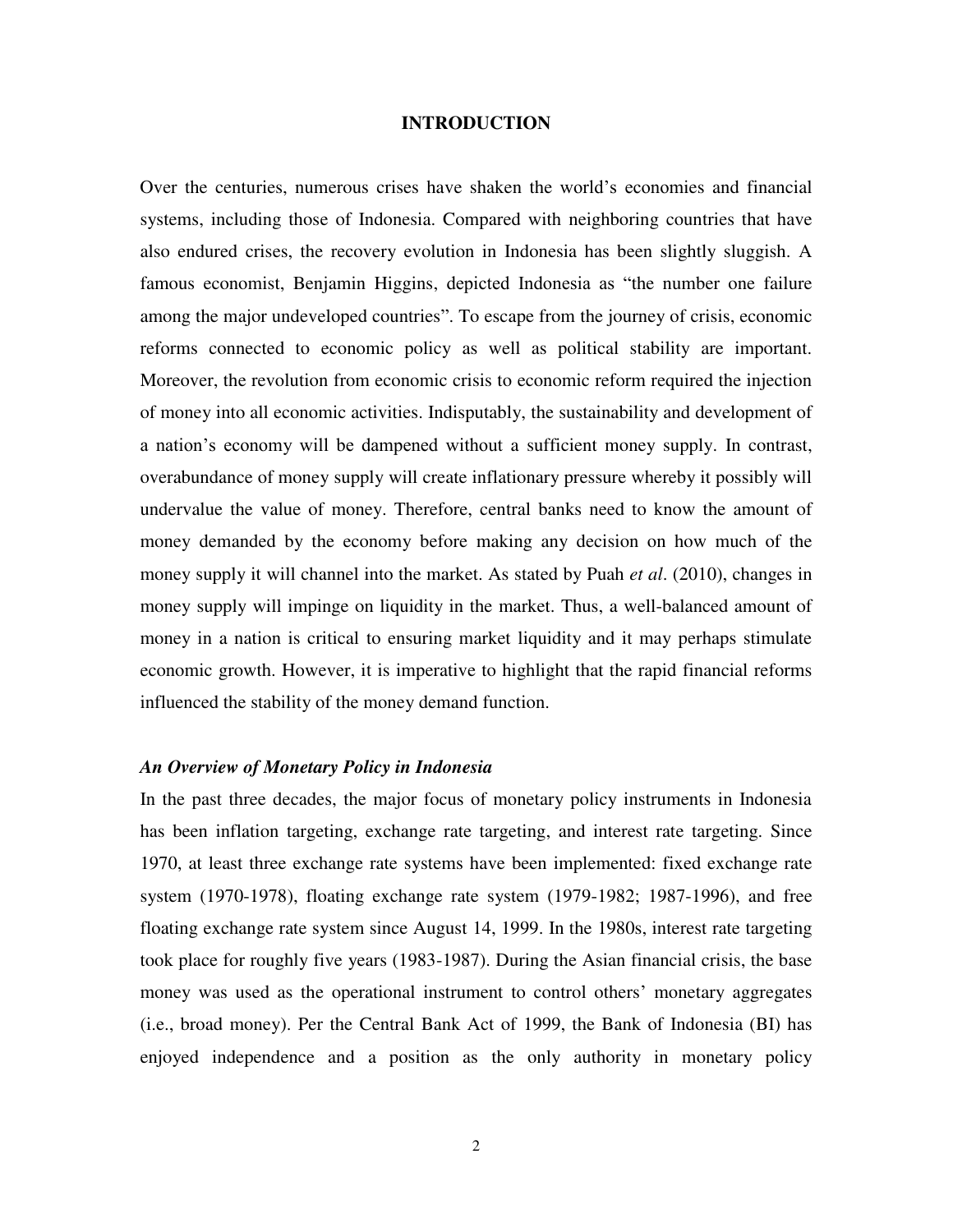implementation in Indonesia. BI has had the mandate to pursue currency stability.<sup>1</sup> To combat inflationary pressures in Indonesia, BI adopted inflation targeting in 2000. With the aim of output stabilization, some form of inflation targeting regime such as Inflation Targeting Lite was employed from 2000 through 2004. Subsequently, full-fledged (flexible) inflation targeting was adopted in 2005.

The use of inflation targeting in developing countries has been criticized by researchers such as Masson *et al*. (1998), Fraga *et al*. (2004), and Daianu and Lungu (2007). Masson *et al*. (1998) contended that inflation targeting can only act as a good monetary policy instrument in some middle- to high-income countries. Meanwhile, Fraga *et al*. (2004) and Daianu and Lungu (2007) argued that the implementation of inflation targeting in emerging economies carried more challenges than in advanced economies. This is because some of the central banks in emerging countries lack credibility and, thus, do not have the ability to achieve the predetermined inflation targets or low and stable inflation in the long run (Syurkani, 2010). In several financial crises, such as fluctuations in international crude oil prices, the Asian financial crisis, and the subprime mortgage crisis, BI faced inflationary pressure during the implementation of inflation targeting. This signifies that the inflation targeting policy was not fully achieved in the case of Indonesia.

The conduct of monetary policy plays an important role in a fast-growing economy like Indonesia. Via control of monetary policy variables like money supply and interest rates, the monetary authority can affect the liquidity in financial markets and, hence, the investment activities and aggregate output of the country. In view of this, the identification of a stable and well-defined money demand function is crucial as it will provide useful information to the monetary authority in devising an effective monetary policy. Since the Divisia monetary aggregate is less affected by the financial reforms and thus able to maintain a close relationship with real economic activity, Habibullah (1998) claimed that the Divisia monetary aggregate has the potential to act as a useful intermediate indicator in the conduct of monetary policy in Indonesia. To further affirm the significance of the Divisia monetary aggregate as an imperative monetary instrument

<sup>&</sup>lt;sup>1</sup>Refer to price stability and exchange rate stability.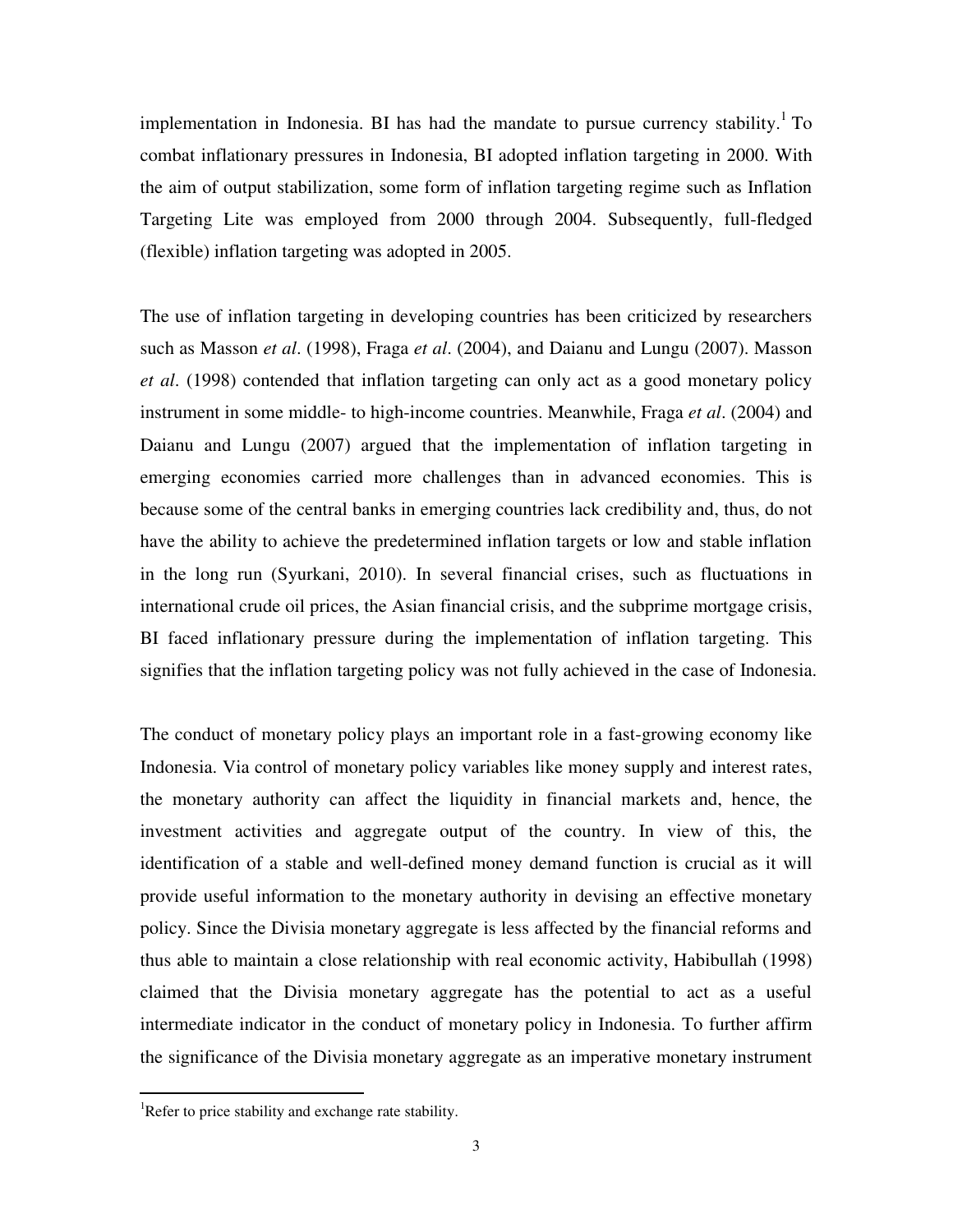in Indonesia, the present study compares the relative performance of traditional simplesum and Divisia monetary aggregates in estimating the Indonesian money demand function. In addition, this study incorporates an advertising expenditure variable as a new explanatory variable in the money demand equation. The rationale of using advertising expenditure in estimating the demand for money is further explained in the following section.

#### **RELEVANCE OF ADVERTISING EXPENDITURE**

Specifically, advertising acts as the information provider for consumers about goods and where to acquire them; thus, it reduces the search cost and increases consumers' transaction demand for money toward the advertised products. Saving (1971, p. 407) documented that "... the lack of consideration of transaction cost and its effect on consumer behavior has led to a rather strained explanation of why individuals use or hold money. Such explanations sometimes involve arbitrary payment schedules, balanced portfolios or perhaps simply a throwing up of the hands and saying that the utility function contains money holding as an argument." The same argument can be applied to the role of advertising in affecting consumers' purchasing behavior and consequently increasing their holding of money for transaction purposes. On the other hand, Chamberlin (1933) and Boulding *et al*. (1992) claimed that advertising will cause the demand curve for the selected advertised product to shift to the right or upward. This also signifies that demand for real money balances will increase as demand for the advertised product increases.

In the extensive theoretical and empirical studies to inspect the relationship between advertising expenditure and demand elasticity, Morris and Langenfeld (1992) stated that advertising could provide valuable information to consumers and hence increase the elasticity of demand, thereby raising demand for output in the market. On the other hand, Zhang and Sexton (2002), Kinnucan (2003), and Kinnucan and Zheng (2005) found that the impact of advertising on demand elasticity is essential in maximizing consumer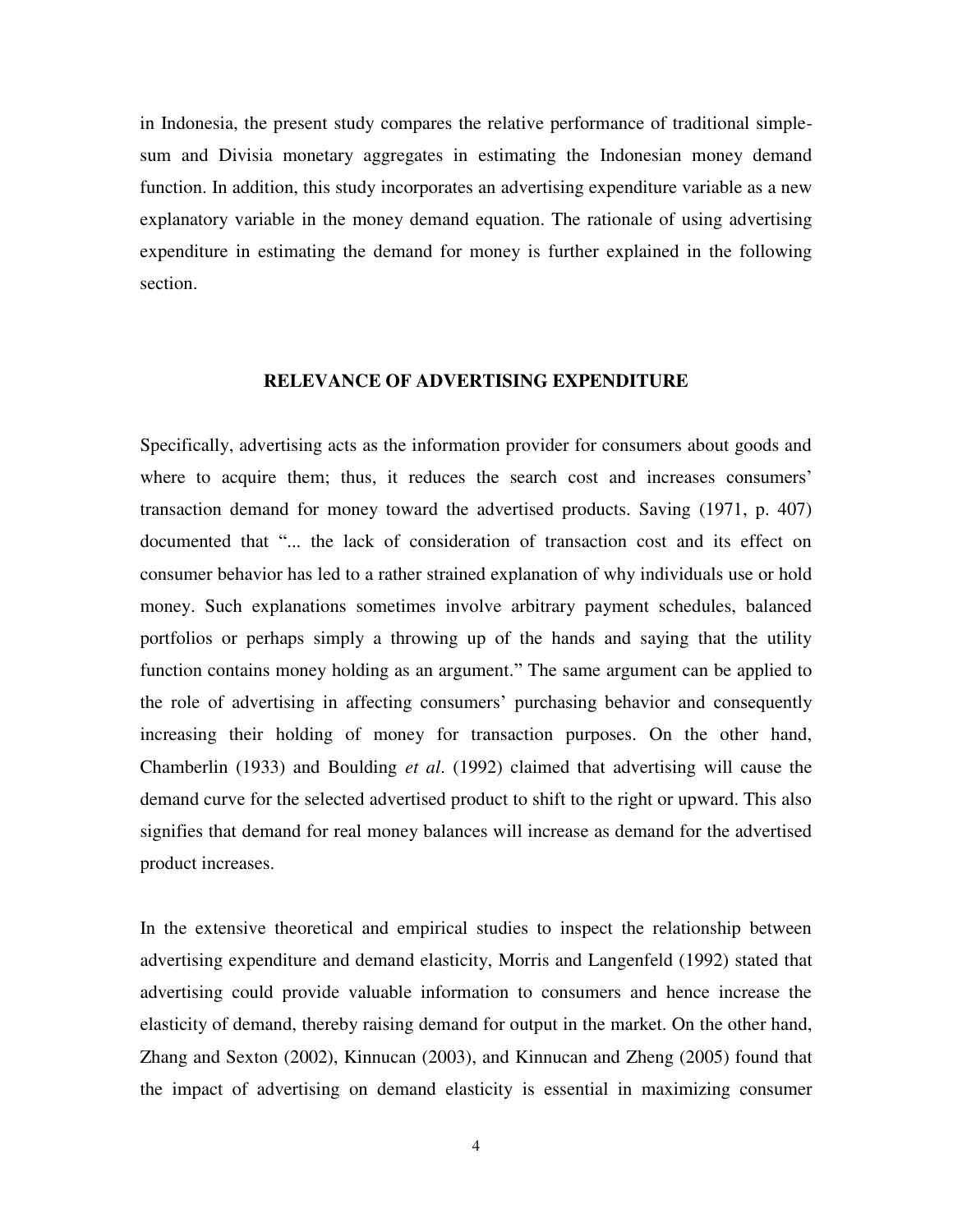spending and firm profitability. Therefore, it is important to emphasize the impact of advertising expenditure on consumers' spending behavior, which creates movement on demand elasticity and boosts demand for money for transaction purposes. Nevertheless, the elasticity of advertising's repercussion on money demand in different countries is undefined and the role of advertising expenditure in affecting the money demand function is still unexplored. For this reason, this study empirically examined the role of advertising expenditure in the money demand function for Indonesia via the consumer demand theory proposed by Habibullah (2009) using alternative monetary aggregates.

#### **SIMPLE-SUM VERSUS DIVISIA MONETARY AGGREGATES**

The main criticism of simple-sum monetary aggregates derives from the fact that these aggregates are formed together with the heterogeneous financial assets or by a simple summation of the dollar amounts of monetary assets. In the same vein, Barnett (1980), Drake and Mills (2002; 2005), and Drake and Fleissig (2006) stated that all financial assets in simple-sum monetary aggregates are assumed to be equal and attached in a unitary weight. As a result, the assumption of perfect substitutes for all financial assets is inappropriate (see Thornton and Yue, 1992; Yu and Tsui, 2000; Darrat *et al*., 2005). In fact, only a single asset would be chosen by a rational consumer if the user cost for all the assets is equal under the microeconomic demand theory (Anderson *et al*., 1997b). Based on the above arguments, one can see that the construction of simple-sum money is inconsistent with the theories of index number and utility; consequently, the flow of monetary services cannot be captured by the conventional simple-sum aggregation.

In consideration of the deficiencies of simple-sum monetary aggregates, the use of Divisia monetary aggregates was proposed by Barnett (1980). This aggregation is based on a strong theoretical foundation, that is, the microeconomic model of the economic agents' decision making instead of statistical calculation. Since financial assets are not a perfect substitute, different monetary services provided via each of the assets in a nonlinear aggregation should align with different weights corresponding to their "moneyness"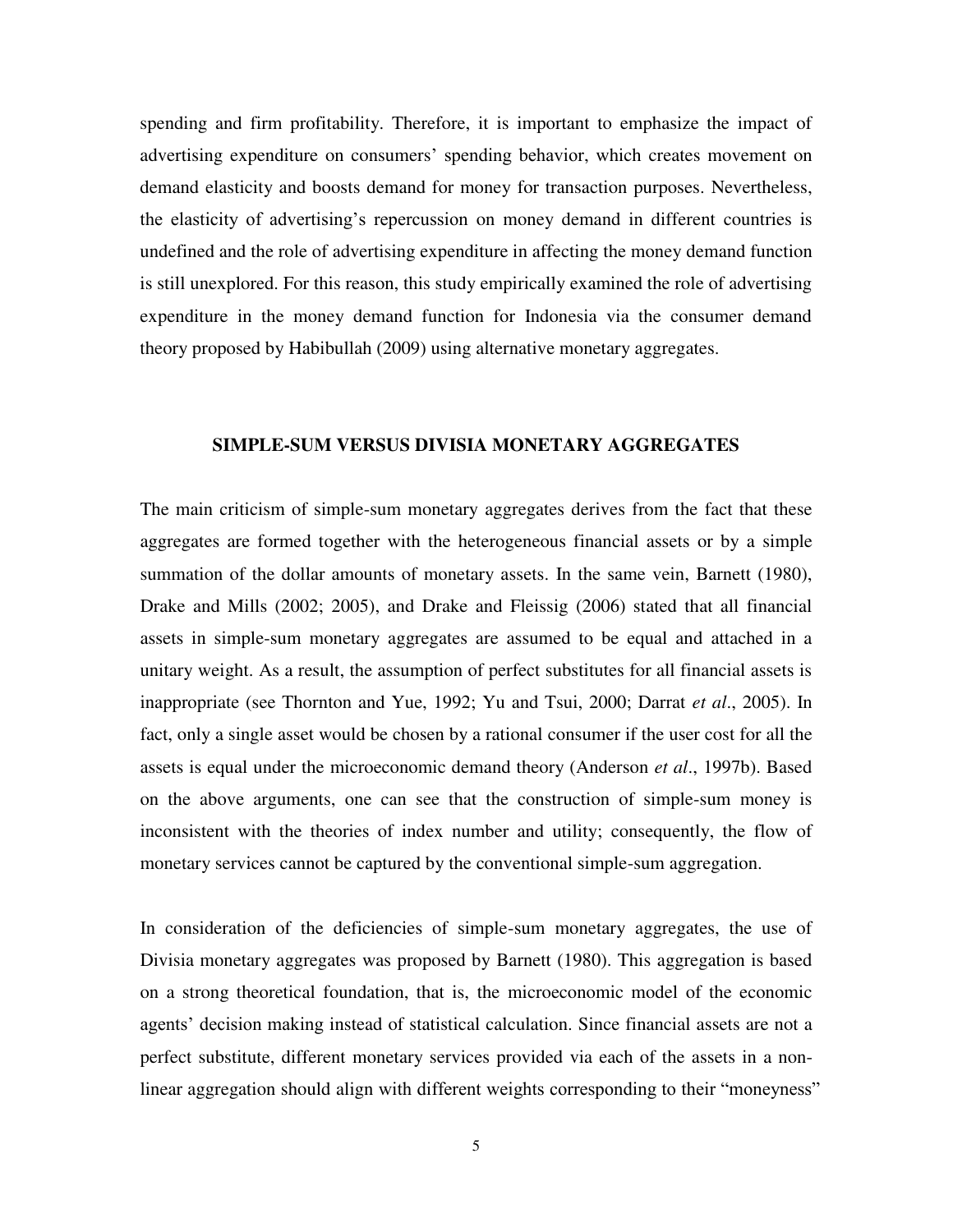in obtaining an appropriate monetary aggregate (Barnett, 1980; Habibullah *et al*., 2000; Puah *et al*., 2008). In particular, higher weight should be assigned to the financial asset with higher "moneyness" or more frequently employed for transaction purposes since the opportunity cost is higher, and vice versa. Thus, the Divisia monetary aggregation is actually a measure of the monetary services flow. Indisputably, the Divisia monetary aggregate outperforms its conventional simple-sum counterpart (e.g., Barnett *el al*., 1984) since it is consistent with microeconomic theory. However, the empirical validity of the use of the Divisia monetary aggregate is still a debatable issue in macroeconomic studies and subject to additional empirical support.

#### **MODEL SPECIFICATION**

## *Divisia Monetary Aggregates*

To construct Divisia monetary aggregates, this study follows the approach proposed by Barnett (1980), which was further extended by Anderson *et al*. (1997a). As mentioned earlier, the Divisia monetary aggregate is computed based on a strong theoretical foundation. In this case, the decision making by economic agents in the microeconomic model is taken into account. The total expenditure  $(Y)$  on monetary assets at time  $t$  is expressed in Equation (1) with the assumption of the economic agents' attempt to maximize their utility but subject to budget constraints:

$$
Y_t = \sum_{i=1}^n \pi_{it} \overline{m}_{it} \tag{1}
$$

where  $\pi_{it}$  is the user cost of monetary asset *i* at time *t* and  $\overline{m}_{it}$  is the stock of monetary asset *i* in optimum at time *t*. Next, Equation (2) refers to the expenditure share on monetary asset *i* at time *t*:

$$
E_{it} = \frac{\pi_{it} \overline{m}_{it}}{Y_t} \tag{2}
$$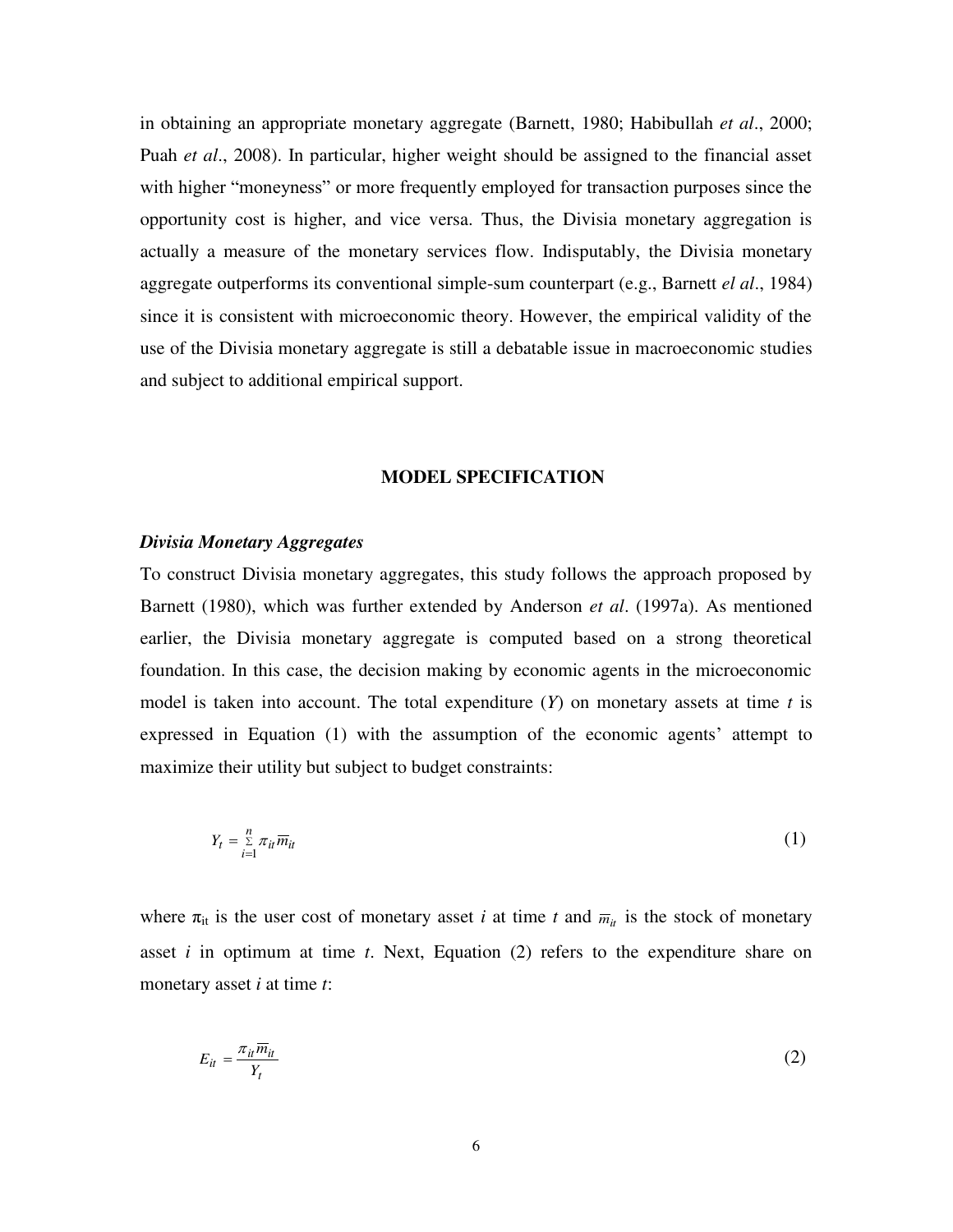given that the total user cost of the optimal monetary aggregates is divided by the total expenditure. The user costs (opportunity costs of holding monetary assets) are the interest rate (liquidity of the monetary asset) differentials between the benchmark asset return rate and the own monetary asset's return rate; it can be written as (see Barnett, 1978):

$$
\pi_{it} = \frac{\overline{p}_t (R_t - r_{it})}{(1 + R_t)}\tag{3}
$$

where  $R_{it}$  is the benchmark asset return rate (highest return rate of a risk-free monetary asset that does not provide any monetary services) and *rit* is the own monetary asset's return rate. The consumer price index (CPI) is represented by  $\bar{p}_t$ .

The Divisia quantity index proposed by Barnett (1980) to formulate Divisia monetary aggregates (DM) is as follows:

$$
DM_t = DM_{t-1} \prod_{i=1}^{n} \left( \frac{\overline{m}_{it}}{\overline{m}_{i,t-1}} \right)^{\overline{E}}
$$
(4)

where  $\overline{E}_{it}$  is the average of the sum of  $E_{it}$  and  $E_{it-1}$ , which can be described as:

$$
\overline{E}_{it} = \frac{1}{2} \left( E_{it} + E_{i,t-1} \right) \tag{5}
$$

#### *Money Demand Model*

In the most basic form, real money demand is a function of a scale variable (real income or real wealth) and the opportunity cost of holding money (interest rate or inflation rate). Therefore, the traditional real money demand function can be expressed as:

$$
RMd_t = f(Y_t, i_t) \tag{6}
$$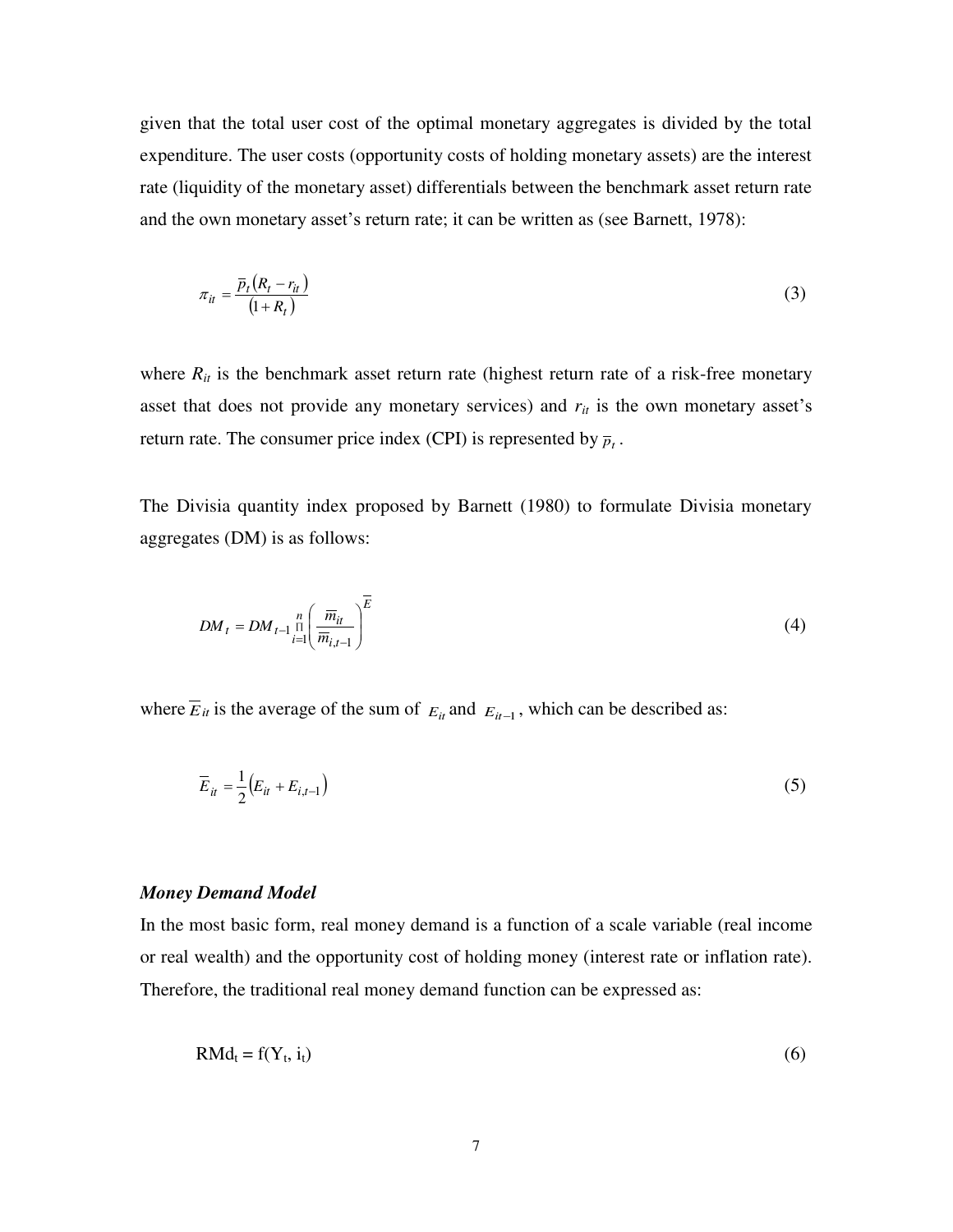In the large body of empirical research on money demand (e.g., Yu & Gan, 2009; Lestano *et al*., 2009; Achsani, 2010), real gross domestic product (GDP) was employed as the scale variable although consumption, final expenditure, and wealth also have been used as alternative measures for the level of transactions in the economy. As estimated by Oberman *et al*. (2012), there will be an increase of 90 million additional consumers with considerable spending power by 2030 in Indonesia. The increase in the number of high purchasing power consumers will definitely be able to stimulate the economy and lead to higher demand for money. In addition to China and India, Indonesia is expected to reach a level of consumption that is stronger than in other nation (Oberman *et al*., 2012). In this regard, real household private consumption can be utilized as the scale variable of money demand function specification in Indonesia.

To promote the efficiency of monetary policy, the response of both foreign interest rates and exchange rates should be taken into account in domestic money holding (Arize *et al*., 1990). Furthermore, a monetization variable should be incorporated into Indonesia's money demand function because the financial reforms had taken place by the time under study. This is mainly because the variable of monetization can be used to capture the effect of financial development (Puah *et al*., 2008). Moreover, the classic money demand specification can be extended with the inclusion of advertising expenditure in view of the fact that advertising expenditure can affect the level of consumption (Schmalensee, 1972; Taylor  $\&$  Weiserbs, 1972) and may contribute to economic growth more than its expenditure's share or spending (Bughin & Spittaels, 2012). This also signifies that advertising expenditure may enhance the money demand for consumption purposes through the transaction motive and ultimately stimulate economic growth.

Based on the discussion above, the money demand function for the present study can be defined as:

$$
RMd_t = f(RCONS_t, MMR_t, TBRUS_t, EXC_t, MONET_t, AD_t)
$$
\n
$$
(7)
$$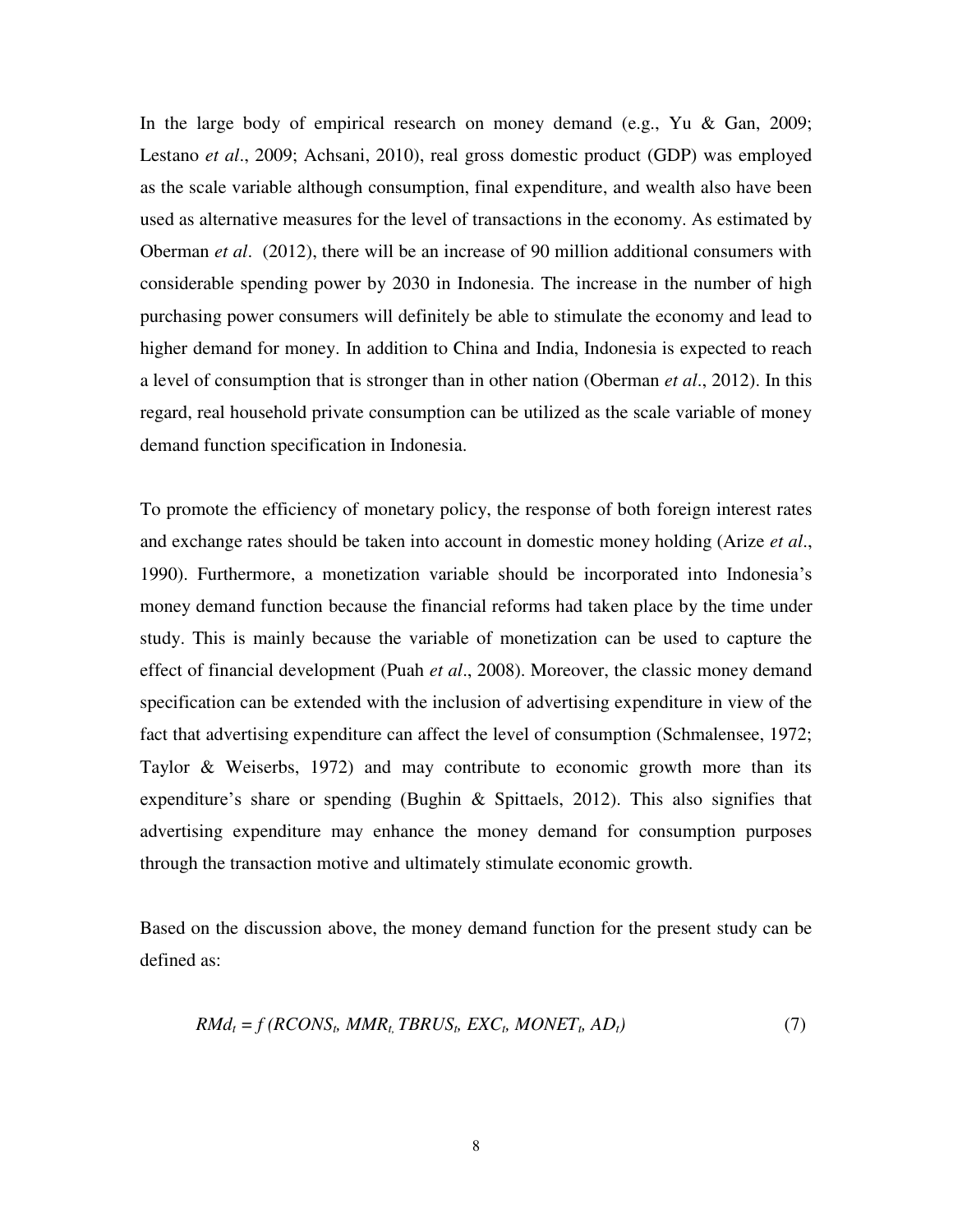where RMd is real money balances - either simple-sum monetary aggregates M1 (SSM1) or M2 (SSM2), or Divisia monetary aggregates M1 (DM1) or M2 (DM2); RCONS is real private household consumption; MMR is nominal domestic interest rate which is proxied by money market rate; TBRUS is foreign interest rate which is proxied by U.S. Treasury bill rate, EXC is nominal exchange rate; MONET represents the monetization variable; $\frac{2}{3}$ and AD is advertising expenditure.

#### **DATA AND METHODOLOGY**

In this study, the sample period covered quarterly data from 1984 through 2009. All the related data were extracted from the *International Financial Statistics* (IFS) published by the International Monetary Fund (IMF) except for the data on Divisia monetary aggregates<sup>3</sup> and advertising expenditure.<sup>4</sup> The real term of monetary aggregates and consumption were obtained by dividing the variables by CPI at the base year of 2005. Before proceeding to develop further estimations, all the variables were transformed into natural logarithm form. In the empirical estimation, a series of econometric testing procedures, namely, augmented Dickey-Fuller (ADF) unit root test, Johansen-Juselius (1990) multivariate cointegration test, vector error-correction estimation, and the Granger causality tests based on error-correction model (ECM) were employed to estimate the newly derived money demand function for Indonesia.

<sup>&</sup>lt;sup>2</sup>Monetization is the ratio of quasi money (M2 minus M1) to GDP. Since the stock of money is computed with different measures of money, the monetization is broken into two, that is, monetization for simple-sum monetary aggregates (MONETSSM) and monetization for Divisia monetary aggregates (MONETDM). <sup>3</sup>The data for Divisia monetary aggregates were constructed by the authors.

<sup>&</sup>lt;sup>4</sup>Advertising data were collected from Nielsen, Zenith Media Worldwide, and WARC.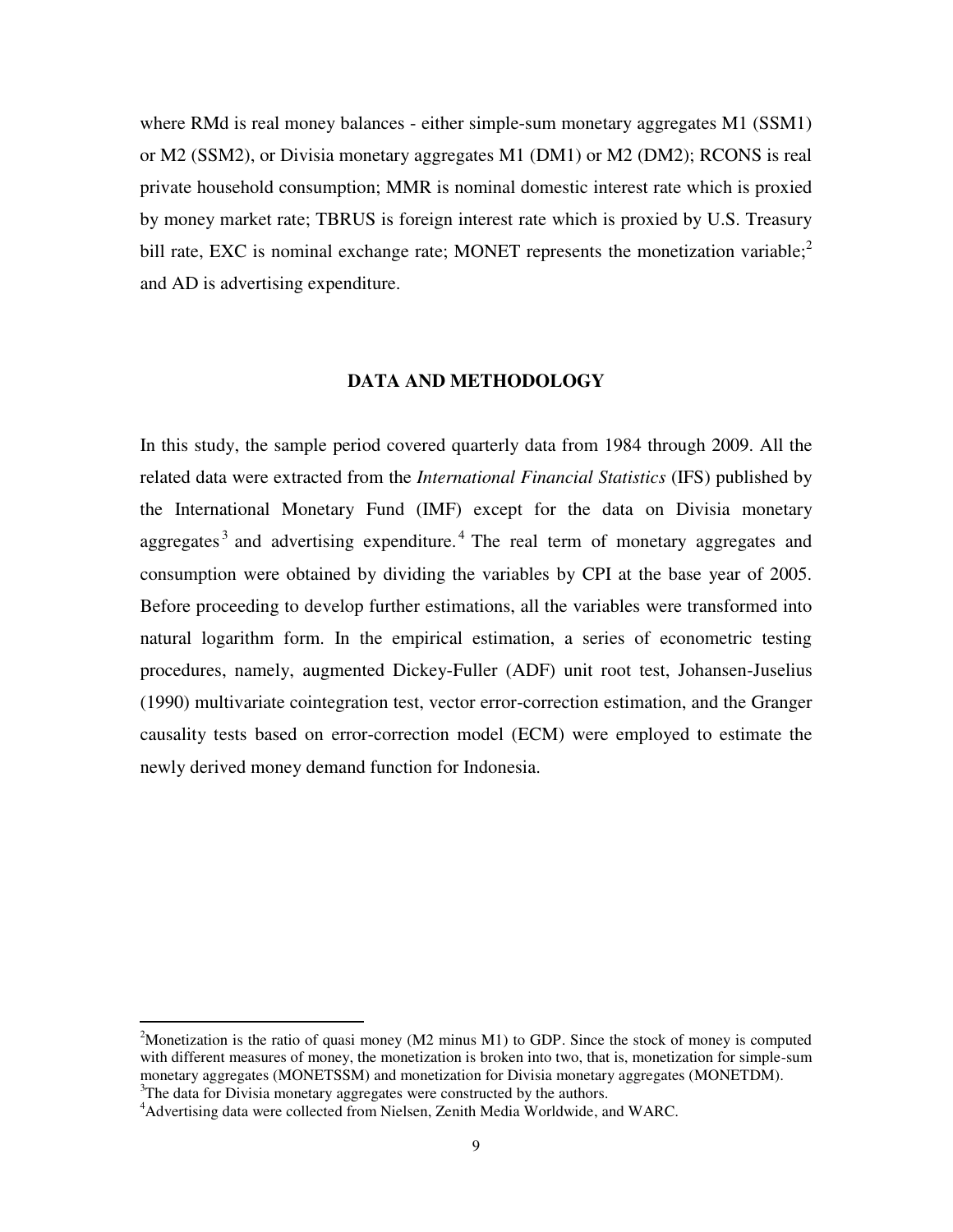#### **EMPIRICAL FINDINGS**

First, we employed the ADF unit root test to detect the stationary properties of the variables under study. Empirical findings indicated that all the variables were stationary at first difference, signifying that cointegration testing could proceed in the next stage.<sup>5</sup> Table 1 reports the Johansen-Juselius cointegration test results. Only a single cointegrating vector was found in all of the four money demand models.<sup>6</sup> In view of this, one can conclude that a stable long-run equilibrium relationship exists among the specified variables in all the models.

|         |         | Maximum Eigenvalue Test $(\lambda$ -max) |                       |                      |               |        |  |  |
|---------|---------|------------------------------------------|-----------------------|----------------------|---------------|--------|--|--|
| $H_0$   | $H_1$   | <b>SSM1</b> $(r = 2)$                    | <b>SSM2</b> $(r = 2)$ | <b>DM1</b> $(r = 2)$ | $DM2 (r = 2)$ | 95% CV |  |  |
| $r=0$   | $r=1$   | 65.071**                                 | 84.597**              | 50.406**             | 47.027**      | 46.231 |  |  |
| $r=1$   | $r=2$   | 36.878                                   | 33.974                | 45.229               | 37.042        | 40.078 |  |  |
| $r=2$   | $r = 3$ | 26.109                                   | 23.988                | 24.272               | 23.760        | 33.877 |  |  |
| $r = 3$ | $r = 4$ | 18.522                                   | 21.350                | 19.211               | 15.080        | 27.584 |  |  |
| $r = 4$ | $r = 5$ | 12.223                                   | 10.503                | 11.171               | 12.936        | 21.132 |  |  |
| $r = 5$ | $r = 6$ | 7.258                                    | 7.666                 | 7.376                | 7.858         | 14.265 |  |  |
| $r = 6$ | $r=7$   | 0.016                                    | 2.023                 | 2.847                | 3.063         | 3.841  |  |  |

**Table 1: Johansen and Juselius Cointegration Test Results** 

Notes: *r* is the number of cointegration vectors. Asterisks (\*\*) indicate significant at the 5% level. Lag selection is based on Akaike Information Criterion (AIC). The reported maximum eigenvalue statistics have been adjusted for small sample size correction using Reinsel and Ahn (1988)'s formula:  $(t-nk/t)*$ lr; where  $t =$  actual sample size used in the estimation,  $n =$  number of variables in the system,  $k =$  number of lags used and  $lr = log$  likelihood ratio.

Accordingly, Table 2 depicts the results of normalizing coefficients of real money demand for the SSM1, SSM2, DM1, and DM2 models. For simple-sum money demand models, the coefficient of real consumption is over parameter in the SSM1 model and the domestic interest rate is insignificant. Meanwhile, advertising expenditure exhibited an incorrect coefficient sign. As for the SSM2 model, real consumption was statistically insignificant. When we examined the Divisia money demand models, although all variables were statistically significant at the 1% level in the DM1 model, advertising expenditure demonstrated an incorrect sign. Results showed that a well-defined and

 $5T$ o conserve space, the ADF unit root test results are not presented here. However, these results are available from the authors upon request.

<sup>&</sup>lt;sup>6</sup>In this study, only the maximum eigenvalue test is presented since Johansen and Juselius (1990) mentioned that the maximum eigenvalue test could generate more robust results and is more powerful than the Trace test.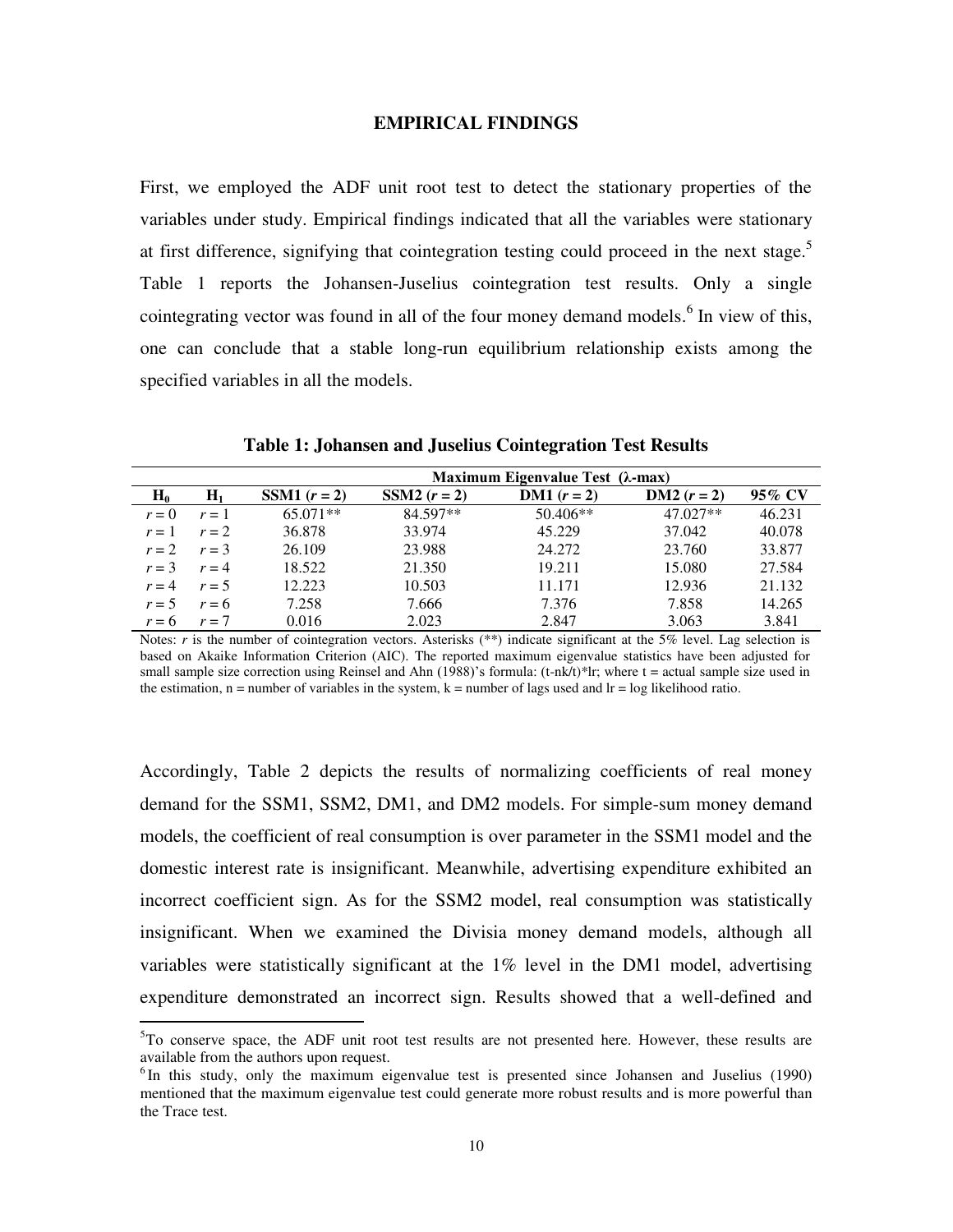credible money demand function only existed in the DM2 money demand equation since DM2 can generate plausible coefficients which are statistically significant and consistent with the *a priori* hypothesis of the money demand model. Equation (8) illustrates the DM2 money demand function in Indonesia:

# LRDM2 = 3.531 + 0.464LRCONS – 0.031LMMR + 0.049LTBRUS – 0.010LEXC + 0.622LMONETDM + 0.115LAD (8)

| <b>Test for</b>  |                       | $\mathbf{b}_1$         | $\mathbf{b}_2$ | $\mathbf{b}_3$ | $\mathbf{b}_4$         | $\mathbf{b}_5$         | $\mathbf{b}_6$       | $\mathbf{b}_7$ |
|------------------|-----------------------|------------------------|----------------|----------------|------------------------|------------------------|----------------------|----------------|
| <b>Exclusion</b> |                       |                        |                |                |                        |                        |                      |                |
| <b>Parameter</b> |                       | <b>Constant LRSSM1</b> | <b>LRCONS</b>  | <b>LMMR</b>    | <b>LTBRUS</b>          | <b>LEXC</b>            | <b>LMONETSSM LAD</b> |                |
| <b>Estimated</b> |                       |                        |                |                |                        |                        |                      |                |
| Elasticities     | 0.600                 | $-1.000$               | 2.533          | $-0.098$       | $-0.872$               | $-0.180$               | 0.459                | $-0.751$       |
| [t-statistic]    |                       |                        | $[6.922]$ ***  | $[-0.856]$     | I-                     | L-                     | $[6.277]$ ***        | $[-5.925]$ *** |
|                  |                       |                        |                |                | $10.586$ ]***          | $2.821$ ]***           |                      |                |
| <b>Parameter</b> |                       | <b>Constant LRSSM2</b> | <b>LRCONS</b>  | <b>LMMR</b>    | <b>LTBRUS</b>          | <b>LEXC</b>            | <b>LMONETSSM LAD</b> |                |
| <b>Estimated</b> |                       |                        |                |                |                        |                        |                      |                |
| Elasticities     | 5.612                 | $-1.000$               | 0.070          | $-0.114$       | $-0.023$               | 0.015                  | 0.832                | 0.199          |
| [t-statistic]    |                       |                        | [1.664]        | l-             | ſ-                     | $[1.707]$ *            | $[91.0665]$ ***      | $[15.248]$ *** |
|                  |                       |                        |                | $9.385$ ]***   | $3.027$ <sup>***</sup> |                        |                      |                |
| <b>Parameter</b> | <b>Constant LRDM1</b> |                        | <b>LRCONS</b>  | <b>LMMR</b>    | <b>LTBRUS</b>          | <b>LEXC</b>            | <b>LMONETDM LAD</b>  |                |
| <b>Estimated</b> |                       |                        |                |                |                        |                        |                      |                |
| Elasticities     | 1.451                 | $-1.000$               | 0.870          | $-0.053$       | 0.066                  | $-0.023$               | 0.262                | $-0.039$       |
| [t-statistic]    |                       |                        | $[13.515]$ *** | $\vert$ –      | $[9.757]$ ***          | I-                     | $[33.520]$ ***       | $[-2.045]$ *** |
|                  |                       |                        |                | 5.325]***      |                        | $5.045$ <sup>***</sup> |                      |                |
| <b>Parameter</b> | <b>Constant LRDM2</b> |                        | <b>LRCONS</b>  | <b>LMMR</b>    | <b>LTBRUS</b>          | <b>LEXC</b>            | <b>LMONETDM LAD</b>  |                |
| <b>Estimated</b> |                       |                        |                |                |                        |                        |                      |                |
| Elasticities     | 3.531                 | $-1.000$               | 0.464          | $-0.031$       | 0.049                  | $-0.010$               | 0.622                | 0.115          |
| [t-statistic]    |                       |                        | $[8.484]$ ***  | l-             | $[7.877]$ ***          | I-                     | $[92.072]$ ***       | $[7.375]$ ***  |
|                  |                       |                        |                | 3.759]***      |                        | $1.961$ <sup>**</sup>  |                      |                |

**Table 2: Vector Error Correction Estimates**

Notes: Asterisks  $(*)$ ,  $(**)$  and  $(***)$  indicate significant at 10%, 5% and 1%, respectively. Figures in parentheses are the t-statistics.

Equation (8) indicates that Indonesia's money demand is inelastic with respect to all of its determinants. As expected, RCONS exerts a significant positive impact on the demand for money; when private consumption increases, it will induce the multiplier effect in the process of income propagation, subsequently leading to higher demand for money for transaction purposes. In line with Puah and Hiew (2010), domestic interest rate and money demand were negatively related, while foreign interest rate and money demand were moving in the same direction. An increase of holding foreign currency's opportunity cost will lead to the holding for domestic money and withdrawal of foreign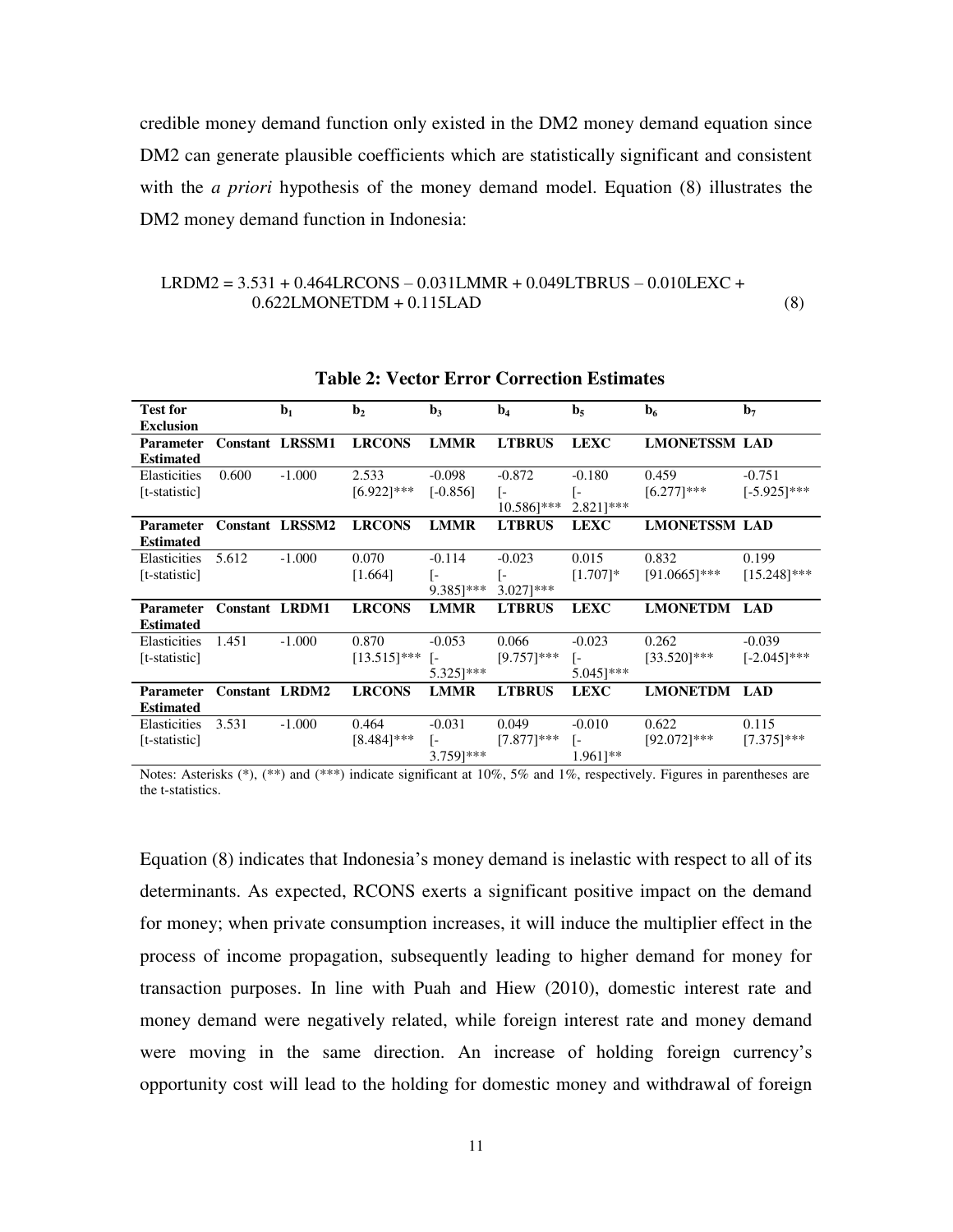currency rising together (Heung, 1998). This also implies that an imperfect substitution exists among domestic and foreign money. Certainly, a high foreign interest rate will lead the borrowing cost to increase, and consequently increase the domestic money balance demand. Based on the coefficient parameter for both interest rates, the long-run DM2 demand for money is more responsive to foreign interest rate since its coefficient is slightly higher than the domestic interest rate.

The negative relationship between the nominal exchange rate and money demand indicates that the depreciation of domestic currency will weaken the holding of domestic currency by investors since they may decide to hold more foreign currency as they expect the Rupiah to further depreciate. In addition, money balances are also being substituted for physical assets (Abdullah *et al*., 2010). Thus, the argument of currency substitution effect has been supported. Nevertheless, the demand for money was not greatly affected by changes in the nominal exchange rate. On the other hand, consistent with Kot (2004), Puah *et al*. (2008), and Leong *et al*. (2010), DM2 money and the monetization variable are positively related. Moreover, monetization shows the highest coefficient parameter, 0.622, which also means that when the financial market becomes more liberalized, a strong demand for money is required to support development in the financial markets and other economic sectors. Based on Equation (8), advertising expenditure may tempt a positive relationship with demand for money. This is consistent with Saving's (1971) finding in which he stated that advertising expenditure can reduce consumers' search costs and increase market demand. Consequently, an increase in market demand will increase the holdings for money associated with transaction motives.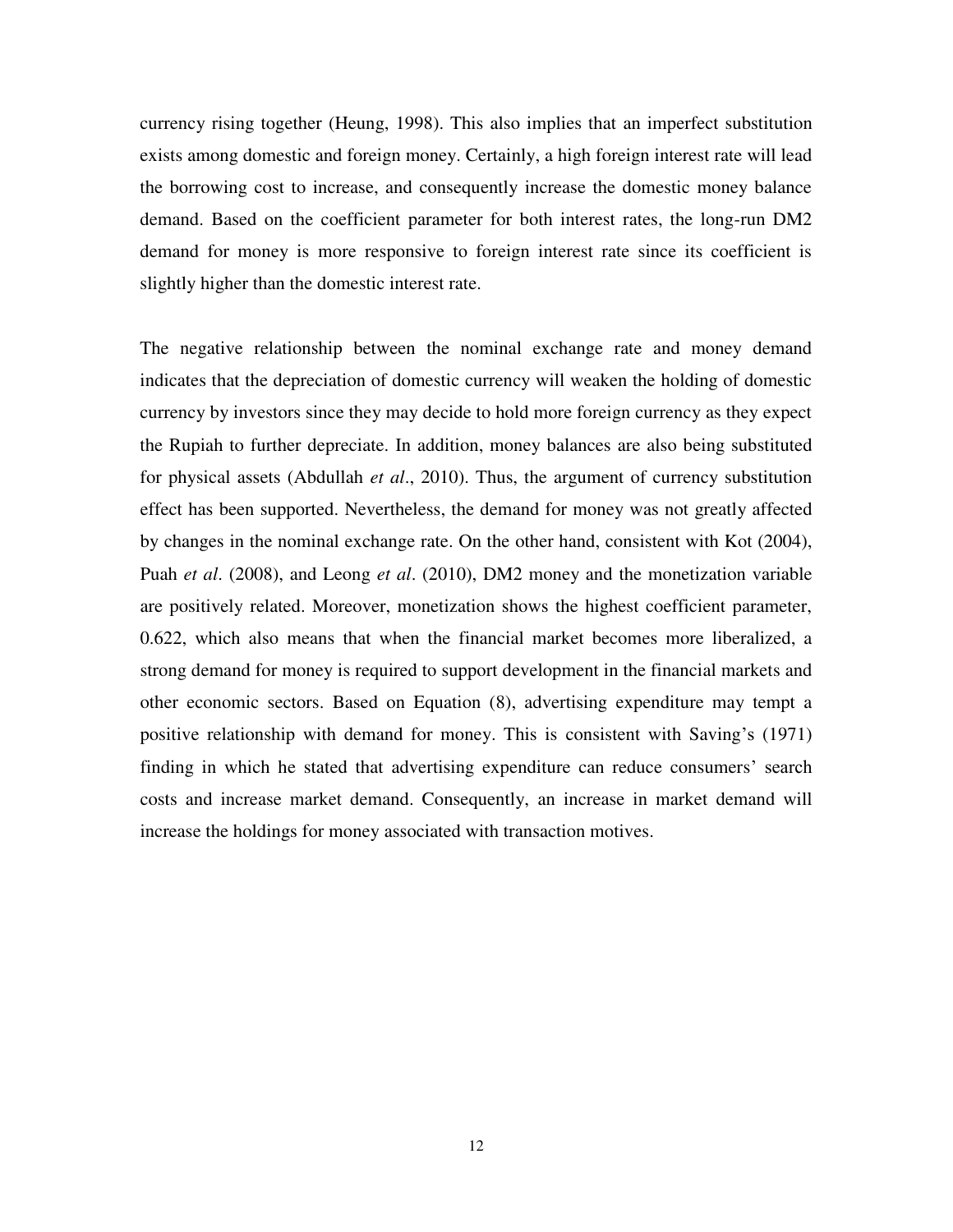|                          | LRSSM1                       | LRSSM2              | LRDM1                | LRDM2                |  |  |
|--------------------------|------------------------------|---------------------|----------------------|----------------------|--|--|
|                          | $F-statistics (p-value)$     |                     |                      |                      |  |  |
| <b>LRCONS</b>            | 14.339(0.000)***             | $10.400(0.000)$ *** | $6.395(0.000)$ ***   | $4.841(0.003)$ ***   |  |  |
| <b>LMMR</b>              | 13.200(0.000)***             | $10.094(0.000)$ *** | 12.940(0.000)***     | $6.059(0.000)$ ***   |  |  |
| <b>LTBRUS</b>            | 17.588(0.000)***             | 19.593(0.000)***    | $8.235(0.000)$ ***   | $6.445(0.003)$ ***   |  |  |
| <b>LEXC</b>              | $10.283(0.000)$ ***          | $6.923(0.000)***$   | $6.211(0.000)$ ***   | $2.215(0.098)*$      |  |  |
| <b>LMONET</b>            | 12.902(0.000)***             | 15.895(0.000)***    | $21.221(0.000)$ ***  | $6.405(0.000)$ ***   |  |  |
| <b>LAD</b>               | 20.964(0.000)***             | $3.033(0.038)$ **   | $9.162(0.000)$ ***   | $9.034(0.000)$ ***   |  |  |
|                          | $Coefficients[t-statistics]$ |                     |                      |                      |  |  |
| ECT                      | $-0.192[-9.117]***$          | $-0.844[-7.200]***$ | $-0.552[-5.329]$ *** | $-0.985[-4.289]$ *** |  |  |
| <b>Diagnostics Test:</b> |                              |                     |                      |                      |  |  |
| JB                       | $6.032(0.049)$ **            | 2.327(0.312)        | $10.201(0.006)$ ***  | 2.728(0.256)         |  |  |
| AR [4]                   | 1.049(0.394)                 | 0.302(0.875)        | $2.121(0.090)*$      | 0.201(0.937)         |  |  |
| $ARCH$ [1]               | 0.024(0.878)                 | 0.588(0.445)        | 1.791(0.184)         | 0.930(0.337)         |  |  |
| RESET <sub>[1]</sub>     | 1.079(0.304)                 | 1.946(0.170)        | 1.432(0.236)         | 0.960(0.332)         |  |  |
| <b>CUSUM</b>             | Stable                       | Stable              | Stable               | Stable               |  |  |
| CUSUM <sup>2</sup>       | Stable                       | Stable              | Stable               | Stable               |  |  |

**Table 3: ECM Granger Causality Tests and Diagnostic Tests Results** 

Notes: Asterisks (\*\*\*), (\*\*) and (\*) indicate significant at 1%, 5% and 10%, respectively. Figures in parentheses are the *t*-statistics. LMONET for simple-sum monetary aggregates is LMONETSSM, meanwhile LMONET for Divisia monetary aggregates is LMONETDM.

In the following stage, we examined the causality and statistical properties of each money demand model. Empirical results in Table 3 imply that causality runs from all the explanatory variables to the monetary variables. Furthermore, the error-correction term (ECT) of all the money demand models is statistically significant and less than negative one, supporting the existence of a cointegration relationship. Compared to other money demand models, the DM2 model has the faster speed of adjustment toward long-run equilibrium. In terms of the goodness of fit, diagnostic test results in Table 3 show that even though all the models are stable over time, only the SSM2 and DM2 models are free from normality, serial correlation, heteroskedasticity, and misspecification problems. In sum, the DM2 model performs better than other money demand models as it does not suffered from any model deficiency problem and it has the fastest speed of adjustment to correct for disequilibrium.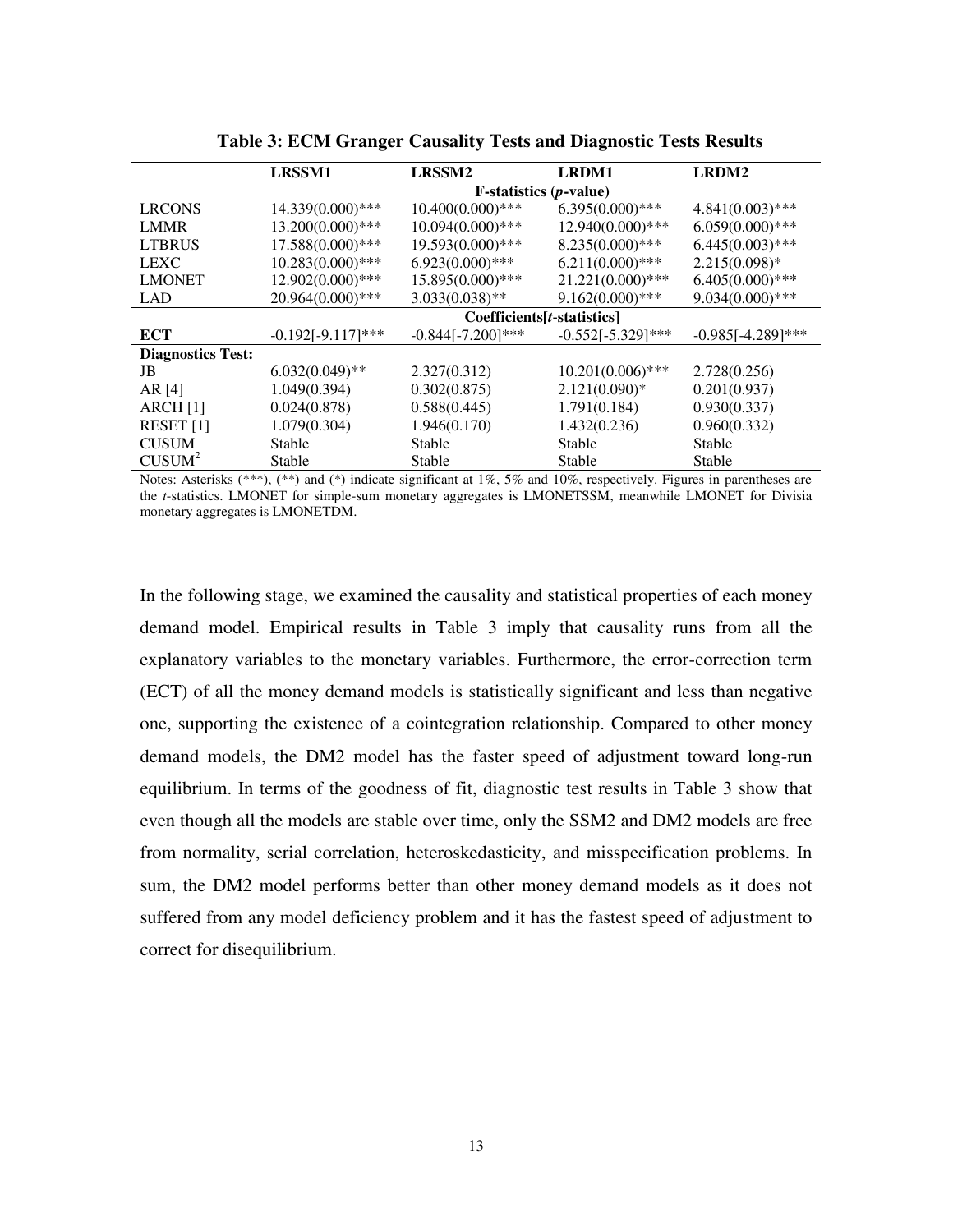#### **CONCLUSION**

A stable and well-defined money demand function plays an important role in formulating an appropriate monetary policy. In addition, the fundamental flaw of simple-sum monetary aggregates has motivated the researchers to examine the relative performance of simple-sum and Divisia monetary aggregates. Although both the broader monetary aggregate models (SSM2 and DM2) passed all the diagnostic tests, DM2 is superior to SSM2 because the DM2 model exhibited well-defined money demand properties and it has a faster speed of adjustment toward long-run equilibrium. Certainly, the superiority of Divisia monetary aggregates may shed new light on their use in conducting monetary policy in Indonesia. This study also noted the statistical significance of both domestic and foreign interest rates, real private household consumption, and exchange rate in the DM2 money demand model. The findings suggest that these variables have important implications for the effectiveness of monetary policy in Indonesia. In addition, the study fills the gaps in our understanding of the nexus between advertising expenditure and money demand. The findings indicate that advertising expenditure can be an important factor in the demand for money since inclusion of this variable generated a stable and well-specified money demand function. Advertising expenditure has been neglected in most previous studies and its elasticity is undefined in most countries. Our findings suggest that this variable is statistically significant and positively related to the demand for money. Therefore, the present paper adds structure to the empirical literature on the relationship between advertising expenditure and money demand, and this variable can be used as an explanatory variable in estimation of the money demand function in future research.

## **ACKNOWLEDGEMENT**

Financial support from Universiti Malaysia Sarawak (UNIMAS) and Fundamental Research Grant Scheme [FRGS/05(17)/730/2010(16)] are gratefully acknowledged.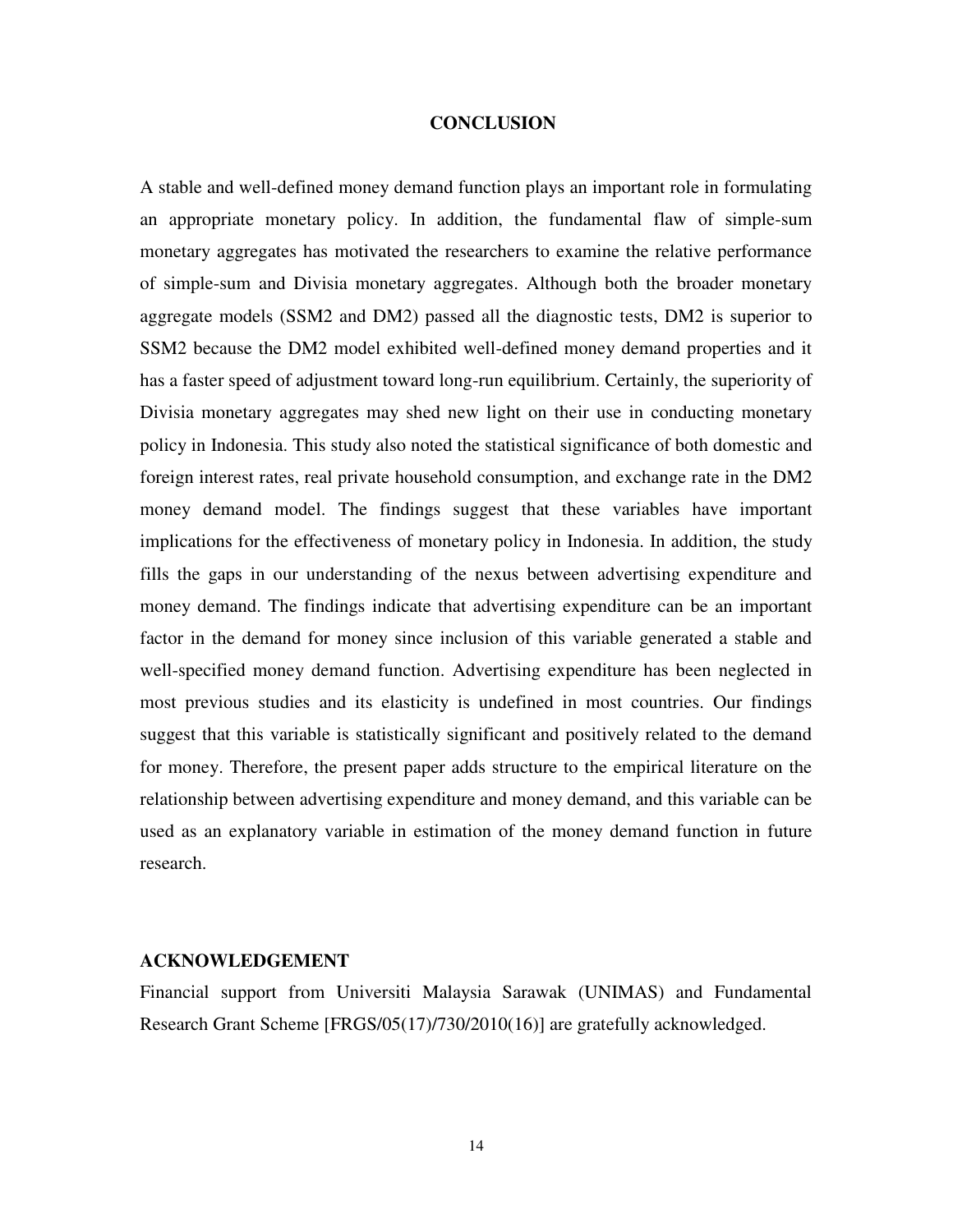#### **REFERENCES**

- Abdullah, H., Ali, J. and Matahir, H. (2010). Re-examining the Demand for Money in Asean-5 Countries. *Asian Social Science*, 6(7), 146-155.
- Achsani, N. A. (2010). Stability of Money Demand in an Emerging Market Economy: An Error Correction and ARDL Model for Indonesia. *Research Journal of International Studies*, March (13), 54-62.
- Anderson, R. G., Jones, B. E. and Nesmith, T. D. (1997a). Building New Monetary Services Indexes: Concepts, Data and Methods. *Federal Reserve Bank of St. Louis Review*, 79(1), 53-82.
- Anderson, R. G., Jones, B. E. and Nesmith, T. D. (1997b). Introduction to the St. Loius Monetary Services Index Project. *Federal Reserve Bank of St. Louis Review*, 79(1), 25-29.
- Arize, A. C., Darrat, A. F. and Meyer, D. J. (1990). Capital Mobility, Monetization, and Money Demand: Evidence from Africa. *The American Economist*, XXXIV(1), 69-75.
- Barnett, W. A. (1978). The User Cost of Money. *Economic Letters*, 1(2), 145-149.
- Barnett, W. A. (1980). Economic Monetary Aggregates: An Application of Index Number and Aggregation Theory. *Journal of Econometrics*, 14(1), 11-48.
- Barnett, W. A., Offenbacher, E. K. and Spindt, P. A. (1984). The New Divisia Monetary Aggregates. *Journal of Political Economy*, 92(6), 1049-1085.
- Boulding, W., Lee, E. and Staelin, R. (1992). *The Long-term Differentiation Value of Marketing Communication Actions*. Marketing Science Institute, Working Paper, 92- 133.
- Bughin, J. S. and Spittaels, S. (2012). *Advertising as an Economic-Growth Engine: The New Power of Media in the Digital Age*. Brussels: Mckinsey
- Chamberlin, E. H. (1933). *The Theory of Monopolistic Competition.* Cambridge, MA: Harvard University Press.
- Daianu, D. and Lungu, L. (2007). Inflation Targeting between Rhetoric and Reality. The Case of Transition Economies. *European Journal of Comparative* Economics, 4(1), 39-64.
- Darrat, A. F., Chopin, M. C. and Lobo, B. J. (2005). Money and Macroeconomic Performance: Revisiting Divisia Money. *Review of Financial Economics*, 14(2), 93- 101.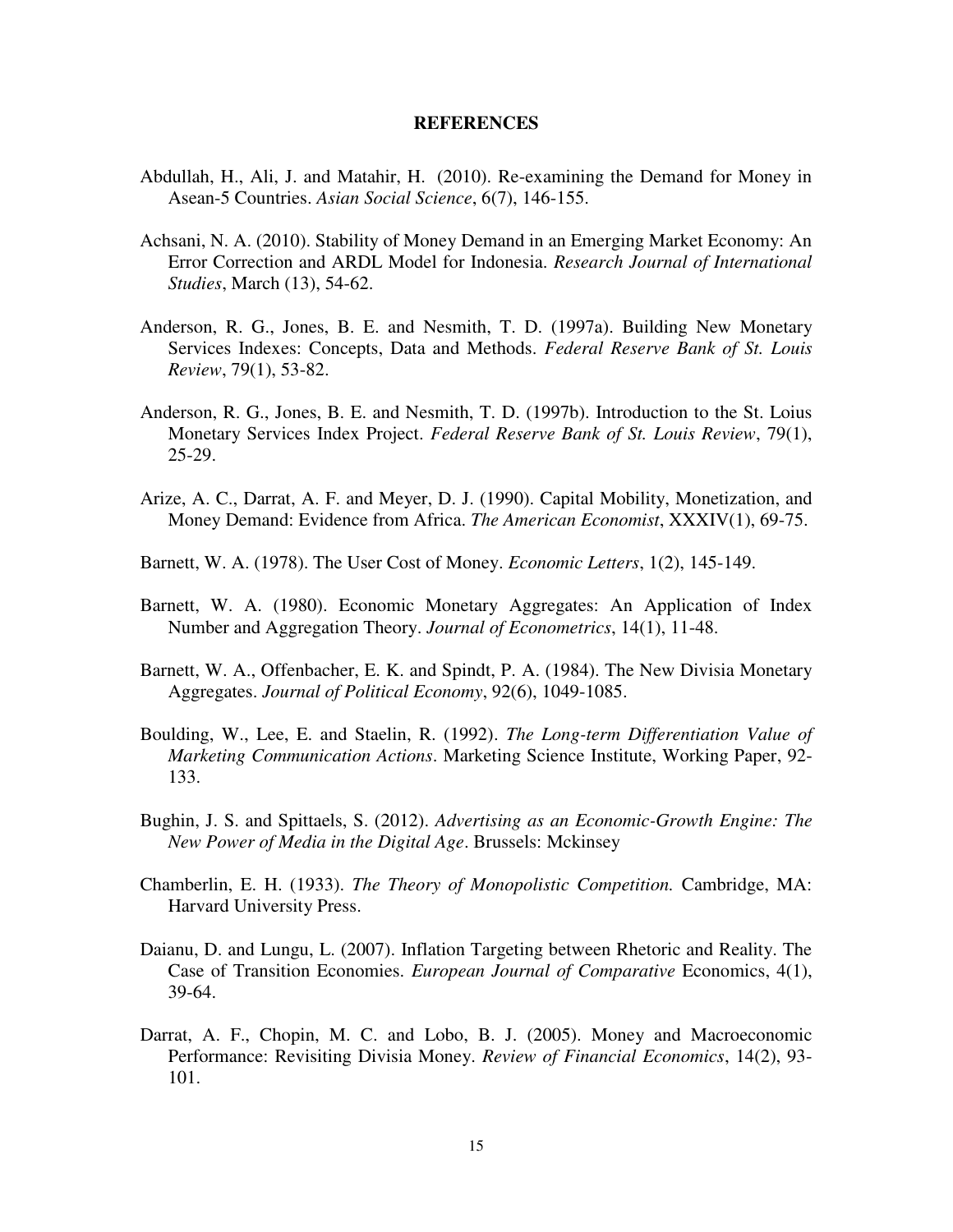- Drake, L. and Fleissig, A. R. (2006). Adjusted Monetary Aggregates and UK Inflation Targeting. *Oxford Economic Papers*, 58(4), 681-705.
- Drake, L. and Mills, T. C. (2002). *Is M3 an Appropriate Aggregate for Guiding ECB Monetary Policy?* Loughborough University, Department of Economics, Economic Research Paper, ERP02-15.
- Drake, L. and Mills, T. C. (2005). A New Empirically Weighted Monetary Aggregate for the United States. *Economic Inquiry*, 43(1), 138-157.
- Fraga, A., Goldfajn, I. and Minella, A. (2004). Inflation Targeting in Emerging Market Economies. NBER Chapters, in: *National Bureau of Economic Research (NBER) Macroeconomics Annual 2003*, 18, 365-416.
- Habibullah, M. S. (1998). Divisia Money and Income in Indonesia: Some Results from Error-Correction Models, 1981:1-1994:4. *Applied Economics Letters*, 5(6), 387-391.
- Habibullah, M. S. (2009). *Money Demand.* Kuala Lumpur: Universiti Putra Malaysia, Press.
- Habibullah, M. S., Azali, M. and Baharumshah, A. Z. (2000). Simple-sum versus Divisia Monetary Aggregates for Malaysia: Cointegration, Error-Correction Model and Exogeneity. *Pertanika Journal of Social Sciences & Humanities*, 8(2), 59-70.
- Hueng, C. (1998). The Demand for Money in an Open Economy: Some Evidence for Canada. *The North American Journal of Economics and Finance*, 9(1), 15-31
- International Monetary Fund. International Financial Statistics, Various Issues. Washington, D.C.: IMF.
- Johansen, S. and Juselius, K. (1990). Maximum Likelihood Estimated and Inference on Cointegration with Application to the Demand for Money. *Oxford Bulletin of Economics and Statistics*, 52(2), 169-210.
- Kinnucan, H. W. (2003). Optimal Generic Advertising in an Imperfectly Competitive Industry with Variable Proportions. *Agricultural Economics*, 29(2), 143-158.
- Kinnucan, H. W. and Zheng, Y. (2005). National Benefit-Cost Estimates for the Dairy, Beef, Pork, and Cotton Promotion Programs. In: Kaiszer, H. M., Alston, J. Crespi, and R. J. Sexton (Eds.). *The Economics of Commodity Promotion Programs: Lessons from California.* New York, NY: Peter Lang Publishing, 255-286.
- Kot, A. (2004). The Impact of Monetization on the Money Demand in Poland. *Makroekonomia*, July, 31-37.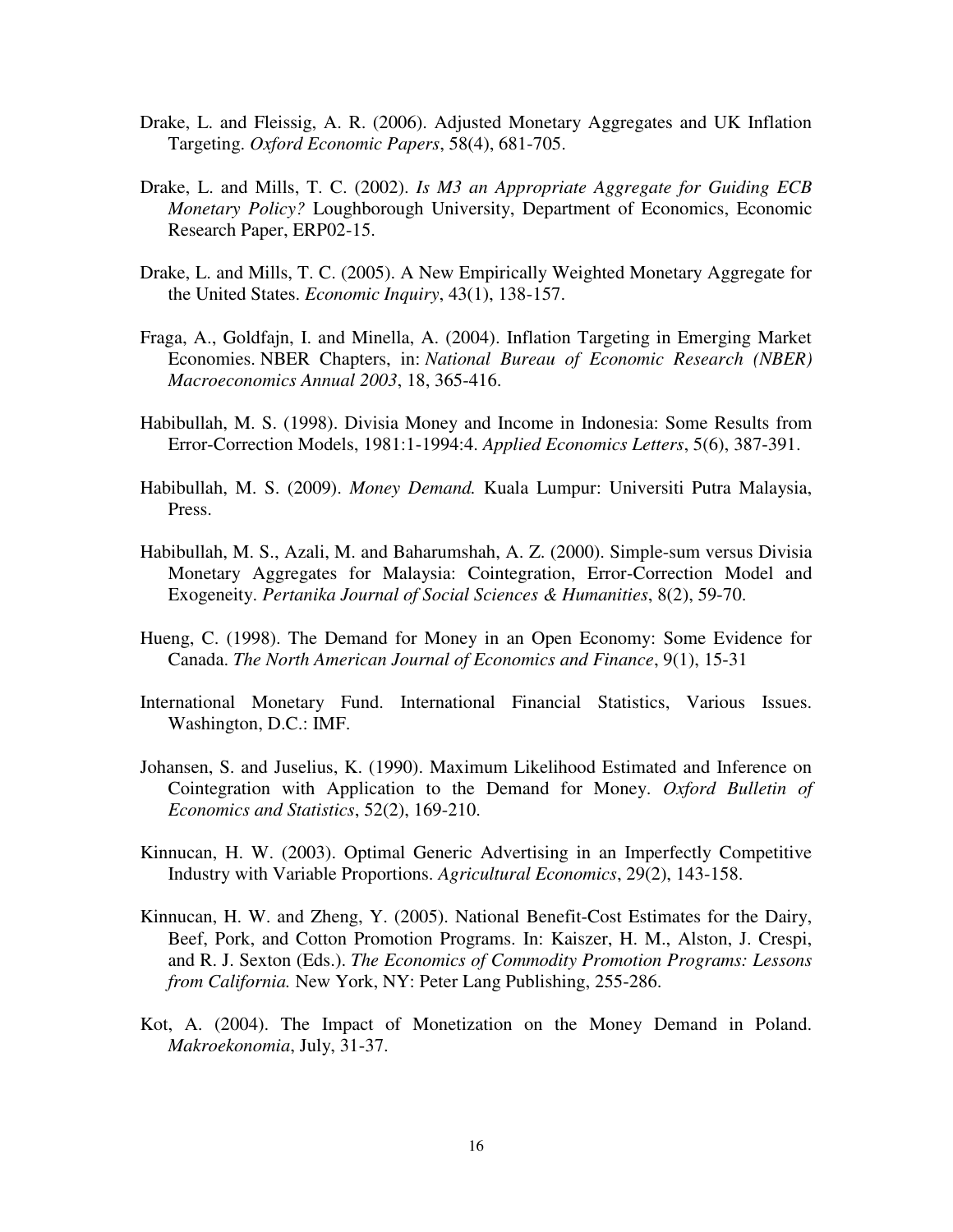- Leong, C. M., Puah, C. H., Shazali, A. M. and Lau, E. (2010). Testing the Effectiveness of Monetary Policy in Malaysia using Alternative Monetary Aggregation. *Margin: The Journal of Applied Economic Research*, 4(3), 321-338.
- Lestano, Jacobs, J. P. A. M. and Kuperb, G. H. (2009). *Broad and Narrow Money Demand and Financial Liberalization in Indonesia, 1980Q1-2004Q4*. New York, NY: Elsevier.
- Masson, P. R., Savastano, M. A. and Sharma, S. (1998). Can Inflation Targeting be a Framework for Monetary Policy in Developing Countries? *Journal of Finance and Development*, 35, 34-37.
- Morris, J. R. and Langenfeld, J. A. (1992). *Advertising Restrictions as Rent Increasing Costs*. United States Federal Trade Commission, Bureau of Economics, Working Papers, Issue 196.
- Oberman, R., Dobbs, R., Budiman, A., Thompson, F. and Rosse, M. (2012). *The Archipelago Economy: Unleashing Indonesia's Potential*. McKinsey Global Institute: McKinsey & Company.
- Puah, C. H. and Hiew, L. C. (2010). Financial Liberalization, Weighted Monetary Aggregates and Money Demand in Indonesia. *Labuan Bulletin of International Business & Finance*, 8, 76-93.
- Puah, C. H., Habibullah, M. S. and Liew, V. K. S. (2010). Is Money Neutral in Stock Market? The Case of Malaysia. *Economics Bulletin*, 30(3), 1852-1861.
- Puah, C. H., Leong, C. M., Abu Mansor, S. and Lau, E. (2008). *Revisiting Money Demand in Malaysia: Simple-sum versus Divisia Monetary Aggregates*. Paper Presented at International Conference on Business and Information (BAI2008), Seoul, South Korea.
- Reinsel, G. C. and Ahn, S. K. (1988). *Asymptotic Distribution of the Likelihood Ratio Test for Cointegration in the Nonstationary Vector Autoregressive Model*, Technical Report, Department of Statistics, University of Wisconsin, Madison.
- Saving, T. R. (1971). Transaction Costs and the Demand for Money. *American Economic Review*, 61(1), 407-420.

Schmalensee, R. (1972). *The Economics of Advertising.* Amsterdam: North-Holland.

Syurkani (2010) Inflation Dynamics and Monetary Policy in Indonesia. Unpublished Thesis (Doctor of Philosophy), Centre for Strategic Economic Studies, Victoria University, Melbourne.